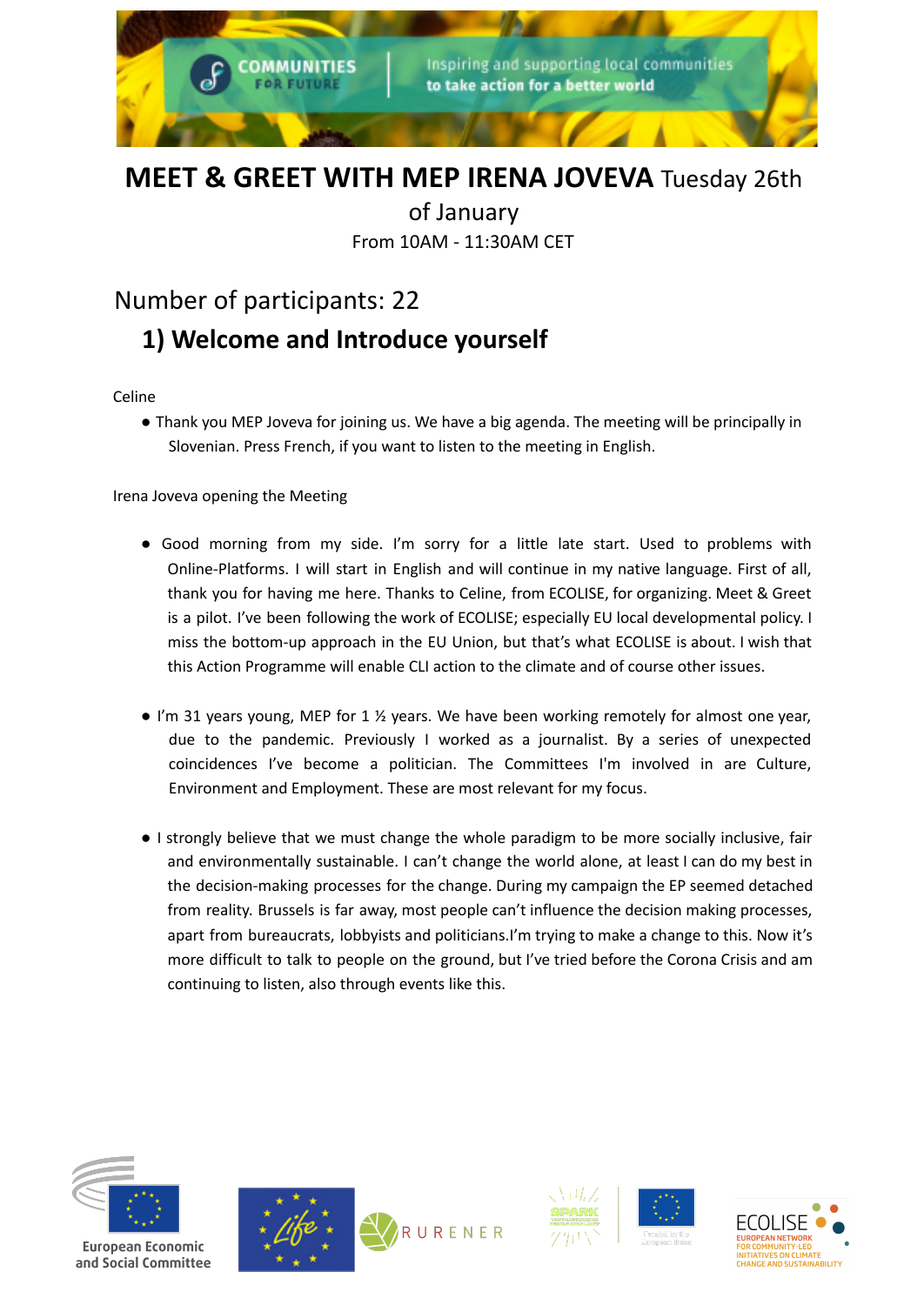

● Grateful, that organisations such as ECOLISE exist, so that the private companies are not the only people that we hear. Also Re-imagine and re-design the systems on which we depend. Many good ideas are designed and implemented on the local-level. As small organisations they lack the visibility and means to have a say on important policies, such as Green Deal, CAP, but also the funds. I want to hear what you have to say. How we can find a way to jointly push for change on a local and european level. Most people don't use the opportunity to reach out to their MEPs.

Emily:

● Youth, Policy-Making.

Ana-Margarida:

- Social Scientist, University of Lisbon
- Rural REGEN, aims to increase the lobbying capacity of rural development

### Tina Trampus

- I'm from Steyers region
- Institute for protection of reservation of nature
- Glad to see agreements prepared
- I don't see much new, but in the last years
- Work as independent advisor
- Taking trees as my focus, trying to increase awareness of people

#### Carlos Ribeiro

- Project of collaborative communication
- In a lot of territories we tried to express the local movement about agroecology and sustainability
- Very interested in these topics at the European level

Mieke

- From the Netherlands, Social Entrepreneur
- How to involve youth in the environment, who are not able to contribute with a lot of money how to bring them on board?

Henk Willem Tiktak

● Part of the Cooperative Society in Holland



European Economic and Social Committee







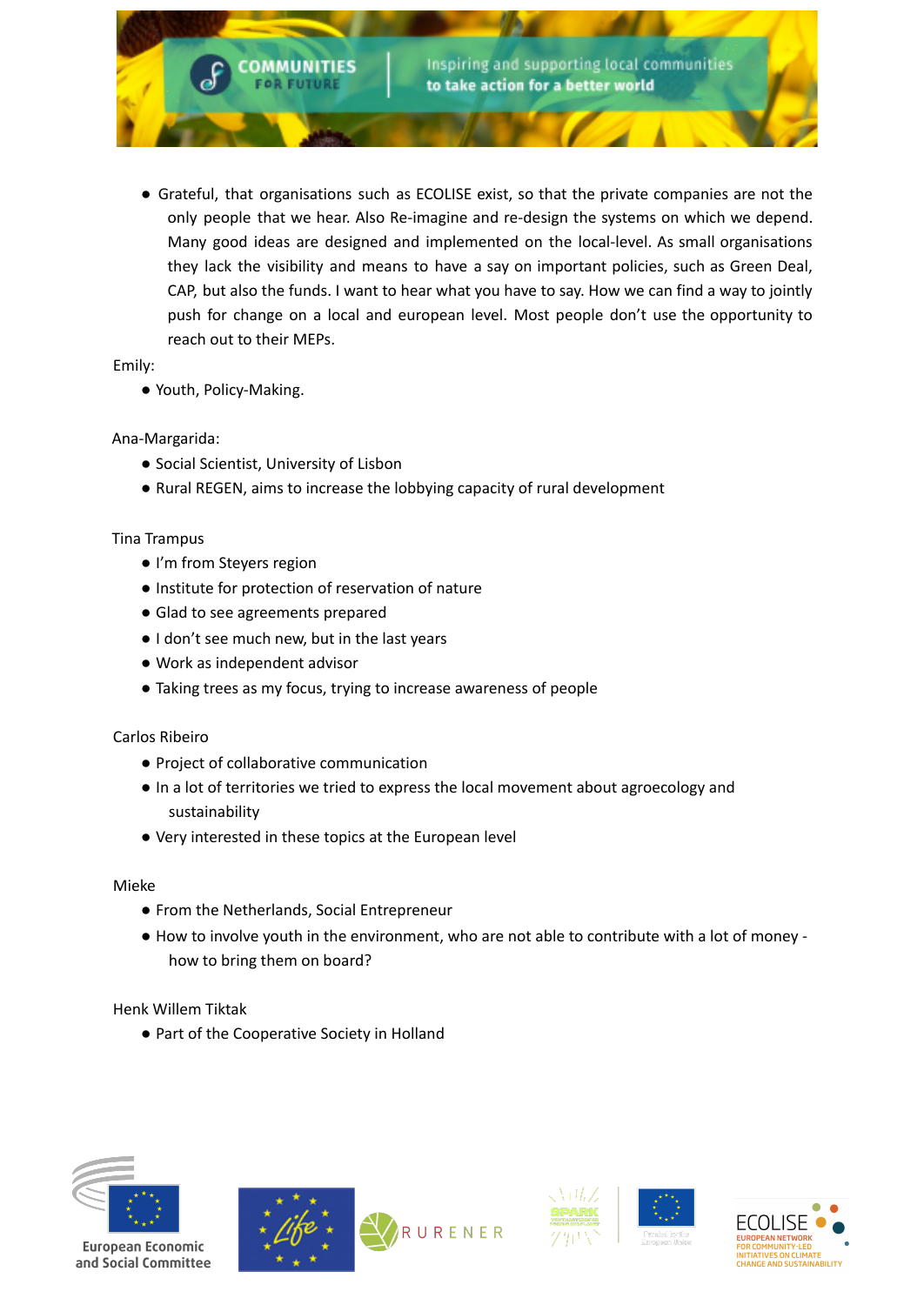

- How can be combine the economic values with social values
- We use a lot of youngsters, they have an open-minded view on the new world ●

Inspiring and supporting local communities

to take action for a better world

- We combine the new law with the environmental law of the regions
- For a paradigm shift, we need new laws

**COMMUNITIES FOR FUTURE** 

### Cassandra:

- Expert at environmental forum group in Estonia
	- We implement farming life. Chemicals- & Water-management.
	- Companies in the baltics up to speed in compliance with EU legislation
	- Increase awareness in the public
	- Discuss ways to bring EU legislation back down to the ground
- Questions:
	- How can we come up with communication methods, how to address those discrepancies?
	- How to get everyone involved?

### Tomaz Gorenc

- Institute of Health and Environment
- Institute coordinates NGOs, youth organisation
- Awareness raising & advocacy
- Work a lot on air quality and air pollution and climate adaptation
	- Various groups, we can't measure everything in Euros. Or maybe it could be a tool in measuring external burdens in numbers, maybe we need to find ways to account for this

Rok Lesar

- Assistant based in Brussels
- Expert of Irena, if you have any questions, you can reach out to me
- What kind of initiatives or amendments can be suggested
- We can push or address European legislations
- So people who are active in different fields can pass information to us

Andrej Gnezda Umanotera

- Slovenian NGO
- Recovery package = interest









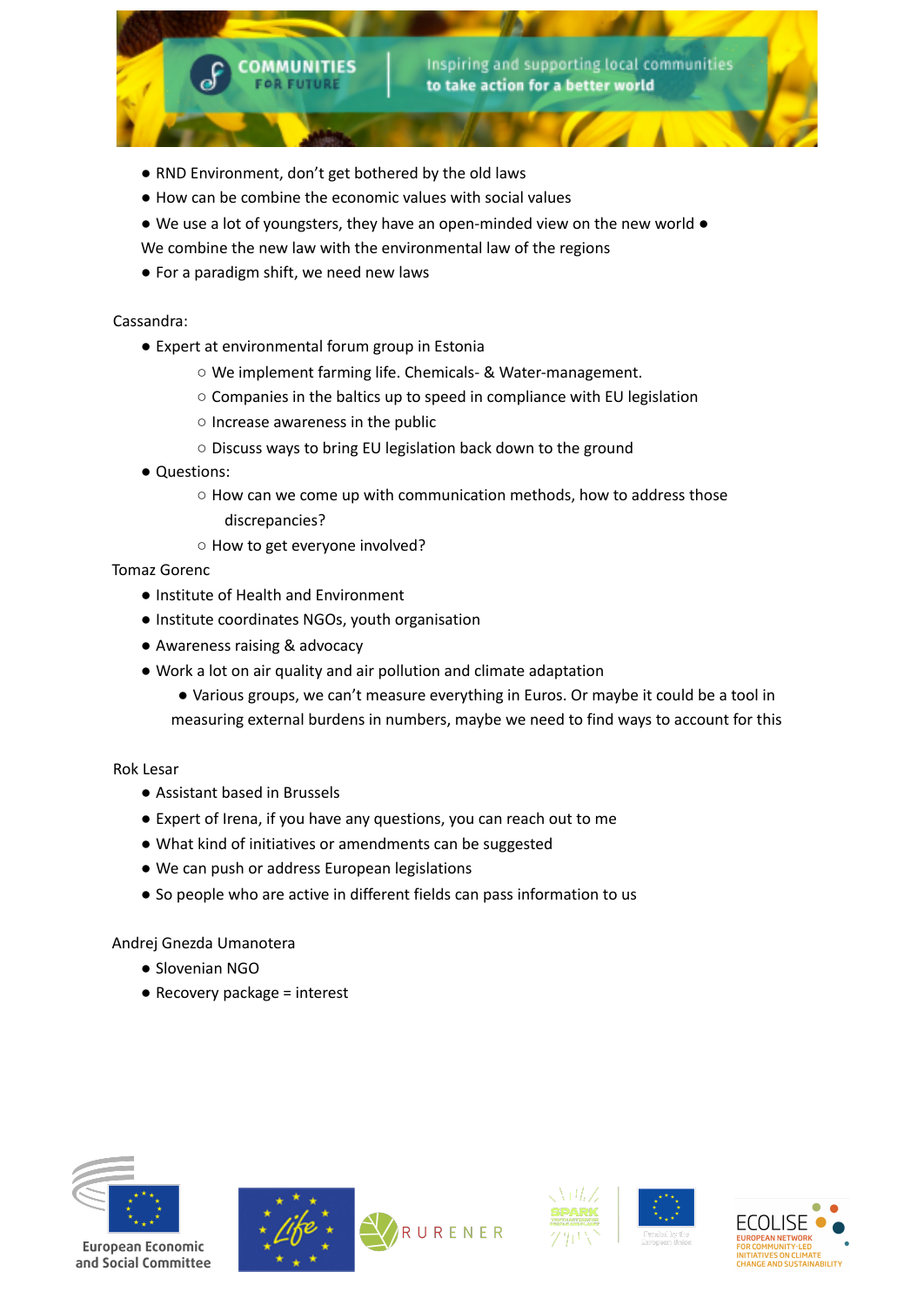

### Gianluca Vella

- Second year of university
- Representative of Youth Council
- Represent the opinions of nations youth on climate, AI etc
- Work on organizing multiple events, organizing simulations of Committees of the Parliament, such as the Council of Europe
- Joining Committee, to be able to create better solutions

### Meera:

- Policy Coordinator at ECOLISE
- Happy to welcome you all here
- Originally from Pakistan
- Working on EU legislative proposals mostly focused on Energy and Climate

## **2) Discussion on EU Recovery Plan**

Irena Joveva

- There is historical achievement of the EU, which will in the long term change the whole EU and how it functions.
- I don't like to speak about solidarity as such, not that I don't like it, but because Solidarity is missing. But despite the trouble, we managed to make a big step forward, especially in solidarity. EU paid back, the majority of credit was taken from members. We can be happy with the EU budget of Multiannual Financial Framework (MFF), the total amount is 700 900 billion euros.

● We have new programmes, such as European Climate Fund, Just Transition and others ● What's important for now: In the Parliament we did our best not to spend this money for the projects that we didn't have money before, but instead to spend this money on common goals, like climate, youth etc.

- Despite the good basis of this funding, and individual good goals of MS,
- Without that, targets can't be achieved, alot is based on the MS themselves
- MS are presenting plans, EU Commission will check and approve them
- Rules are clear, percentages are clear, so the Council and Commission will receive them at the









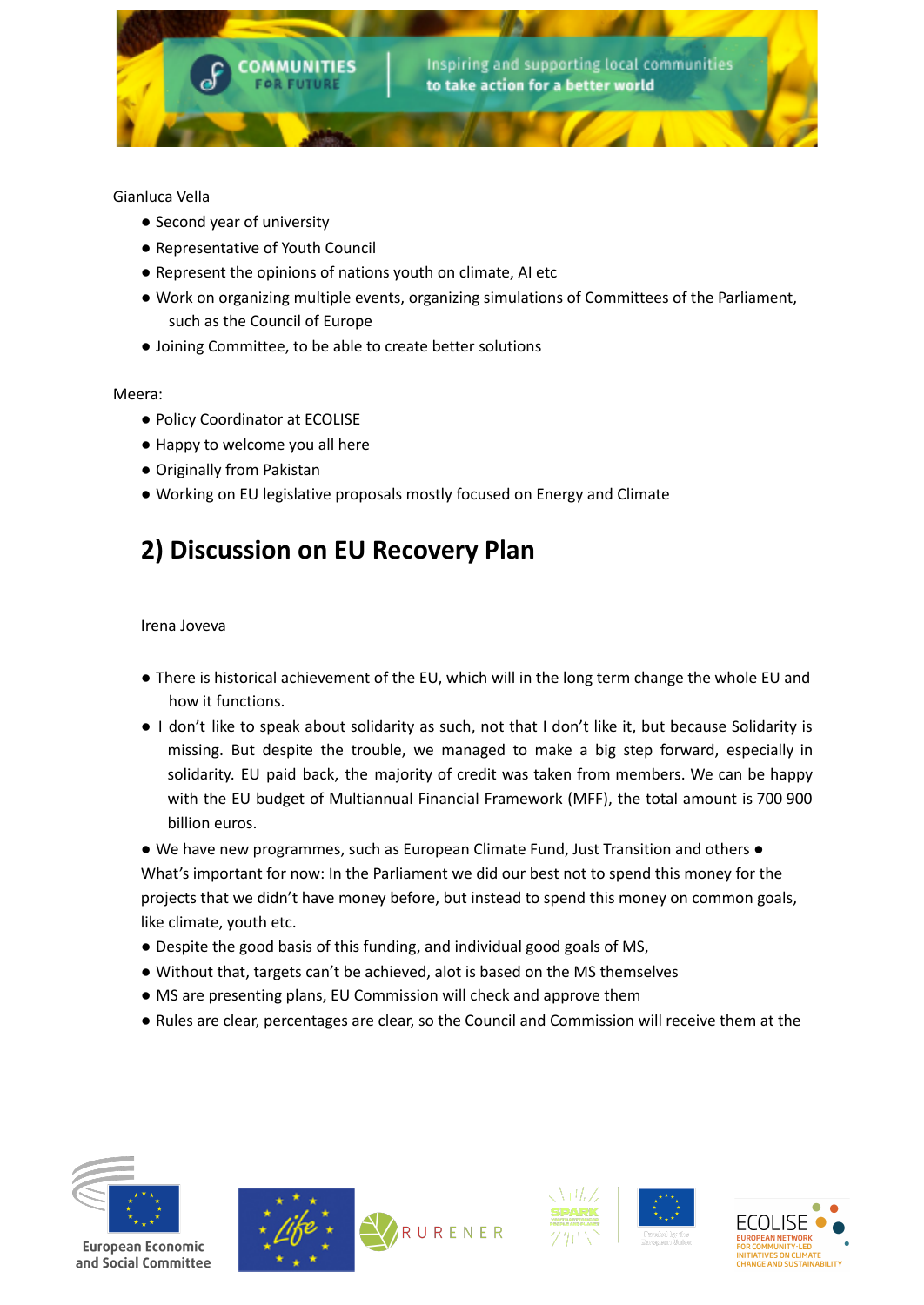same time

- EU Union prepares frameworks, will on the financial markets, to achieve ●
- Broader strategies: Circular Economy etc. and then applying them

**COMMUNITIES FOR FUTURE** 

- All our desires as European Parliaments, all depends on Member States, they have issues with using all the available funding, all these preparations are prepared
- Where are they, we don't have public conversations? There is a big challenge, that Member States don't take advantage of this opportunity

#### Anrej Genezda:

- Thank you for this opportunity
- We have the same fears that these fundings won't be used for green, digital etc. We have social mitigation but we are directing development
- We have questions around transparency and inclusion

● It's far away from public consultation, although our governments are presenting it as such ● We are spending money on that is not connected to resilience, recovery, restoration ● I was comparing: How much money will go into the road infrastructure? A lot will go into

roads and railways. Maybe there is some kind of initiative? What is the package? Well planned and also followed, are these funds used in a certain way? What can you do to make sure that the funds are used in the way it's intended?

Thomas Gorenc:

- I can connect very well to Andrej, this is, we have the same opinion, the importance is: What kind of protection is there? How can policy be coherent? Anrej mentioned numbers that can be used. Projects that have no connection with the programme, at the same time they don't
- include external expenses. There is 300 million for the road but how can this be evaluated from the perspective of Health?
	- Limit of concentration of pollutants in the air? How can we make sure that there is no conflict between different sources of funding?
	- E.g. How much does air pollution cost for inhabitants of cities?

Emily:

- I'm changing the topics. I come from a perspective where the majority has already benefited from Erasmus+ and European Solidarity Corps. But they are looking for ways to stay involved in the topics. How can Young people become directly involved in democratic processes?
- Inclusion: How can include those who have not benefited from higher education across Europe?









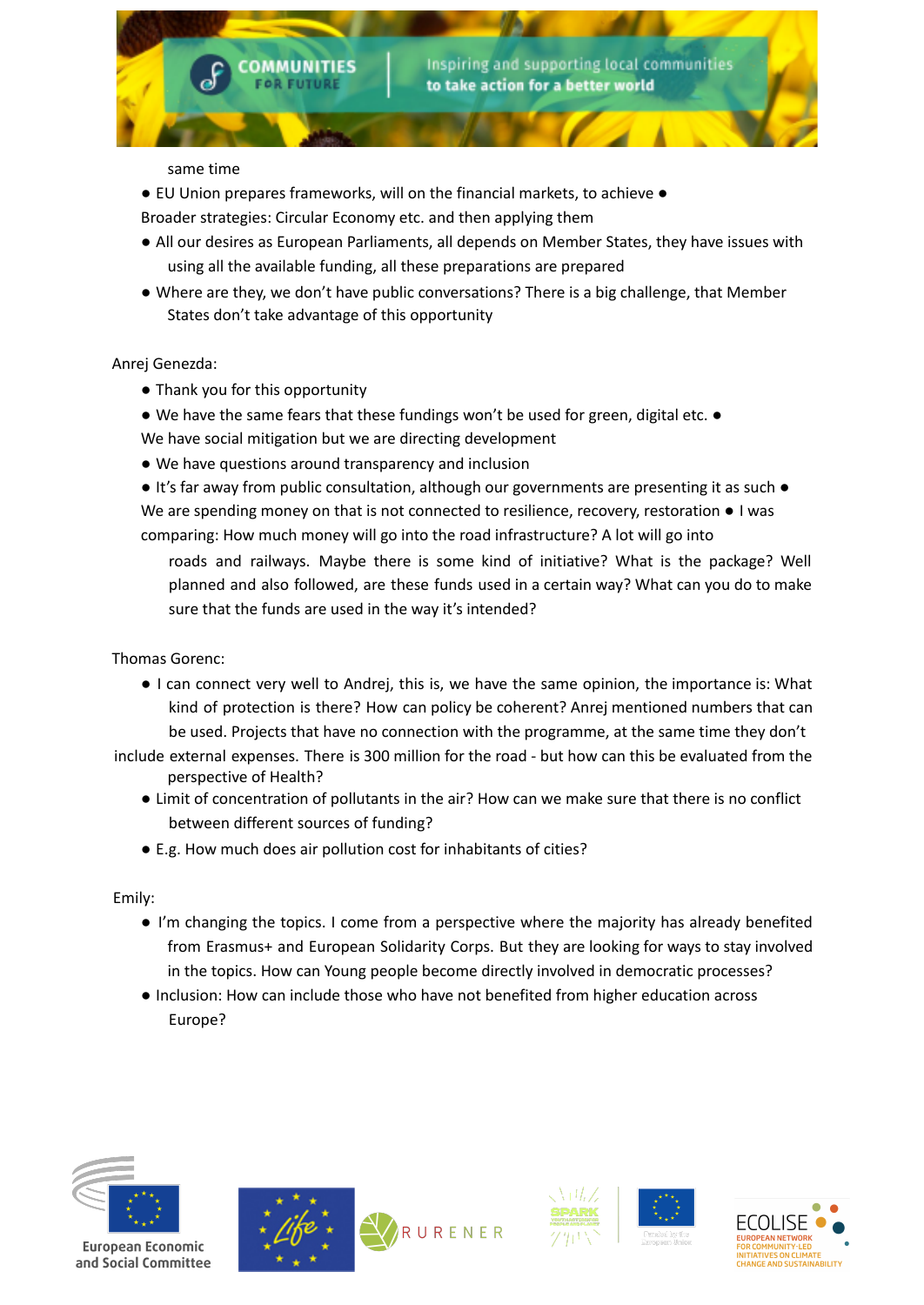

Irena:

- Very interesting questions
- As far as the Recovery and Resilience Facility:
	- $\circ$  It's crucial to know that we all have fear, the Commission is the one to take responsibility and press on Member States. Yesterday a news came that said that the States need to prove that a certain % is going towards Climate and the other towards Digitalization. It's good that the funding can'T be used for anything else, but bad for the state, because if they are misusing it, they can't sue it for anything else
	- Slovenian Government, e.g., is only focused on the roads, and so we won't be aböe le to use this historic opportunity of using the funds
	- We can put pressure on the member states, on the EU
	- But I can't do anything more than that.
	- $\circ$  Why don't we have more interinstitutional fights that are always present, there is a battle between EP, Commission etc. In the end, parliament is the one that has to be as loud as possible and put as much pressure as possible, but unfortunately, other ones have the final word
	- I just hope that Slovenia will do something, that we make use of it
- You can also send me an Email if you have any more questions
- Youth:
	- $\circ$  It's very important that the Youth is involved. The Youth always feels like they are left out with their issues. I think the main problem here is, that there are a lot of politicians who think that they know everything. They are older or more experienced and they are years already in politics and in a bubble and think that nobody from the outside can teach them. How can we change that? I think only with the new generation coming into the parliament and it is changing slowly. As far as inclusion and involvement is concerned, the main project is going to be the Conference on the Future of Europe. Still in the process, fight again: Which institution is going to be in charge? So the plan from the Parliaments side of few is to get Youth and NGOs involved
	- I'm also a rapporteur of an opinion, it's going to be about citizens dialogue and youth, inside that I'm focusing on young people and education. I will put a stance that we need a curriculum for young people. The plan is that through that they will be included.

Rok:

● Possibilities to influence, Council is the one that can influence, it's problematic there was a









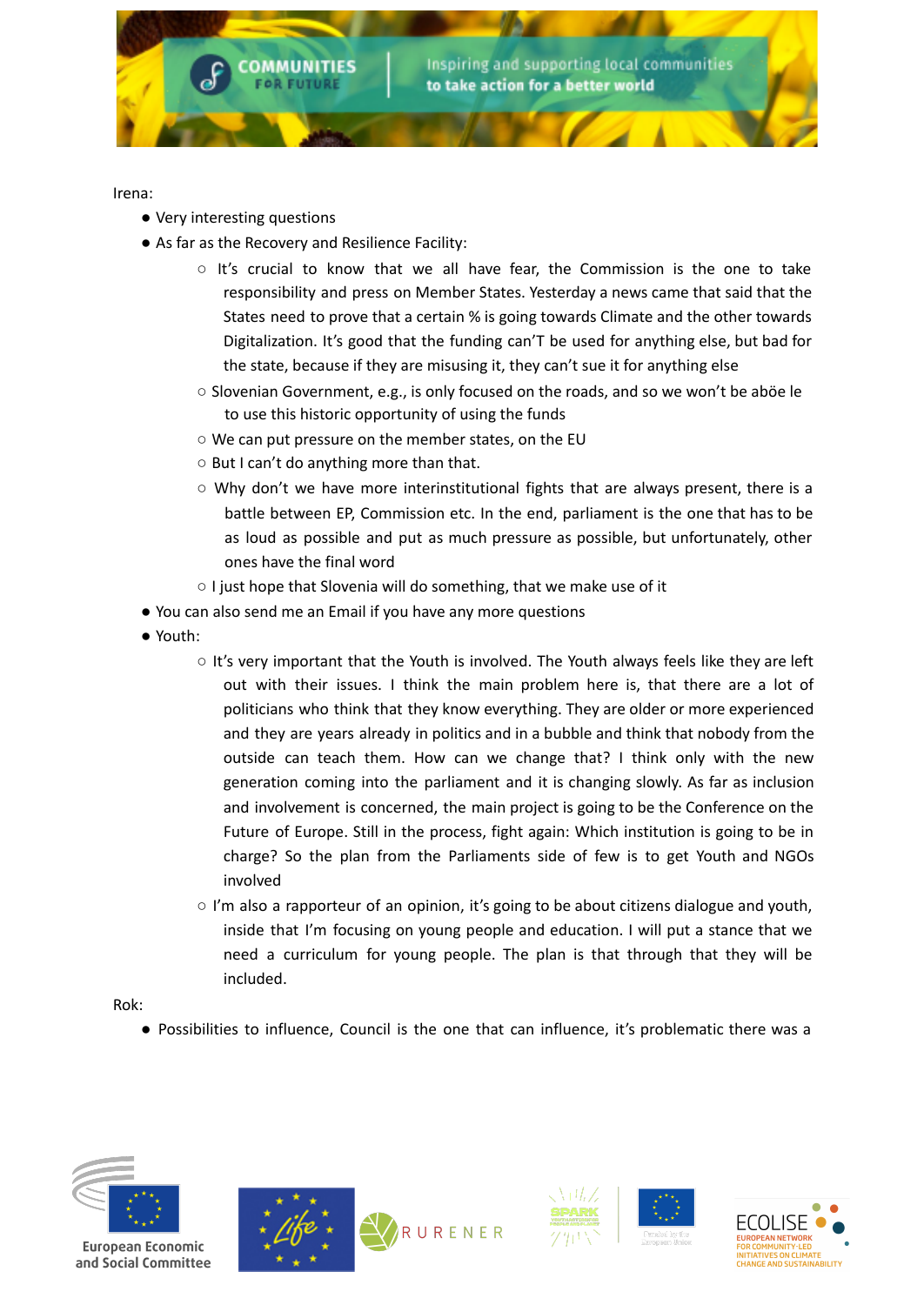protection, pressure is there, but the funds should be used, in the interest of the complete union, there should be interconnections between the funds. The only option is, once we get national reports, to put pressure on the state to adapt the programmes. Currently it's happening in silence, that they're sending the reports to the Commission. If that would happen in public, we could point out the problems. There needs to be a connection, so that they change their programs adequately. Space for maneuvering is different in different states. Industrial strategy is directed towards the 21st century. For hydrogen distance, for solar and energy, there will be a big gap between ambitious and richer countries.

### Cassandra:

● Consultation process - It's all a bit obscure

**COMMUNITIES FOR FUTURE** 

● I'm curious to know more about - How can we ensure that the consultation processes are not just a hand full of the usual suspects? That they are also including others who have an interest in influencing these national recovery plans?

Gianluca Vella:

● Ask a more generic question: I had followed a conference, which you have addressed, a dossier was mentioned, European Solidarity Corps, Work experience, in addition to their education. We see a political instability, were everything can fall apart any time

● Northern countries tend to be donors, southern countries tend to receive ● What is Europe in 15 years? Are we going to keep the Merkelian direction?

Tina:

- I would come back to our problem with communication
- We have European targets, health, food, environment, and local initiatives are doing it already
- And in between we have the national governments preparing programmes that are going into a completely different direction
- From day to day I feel it's easier to get funds for asphalt roads than making something valuable in the park
- So there are structures in place, they need to change
	- On the other hand we need to find a way for all the best practices to bring them forward, so they are valid and implemented in programs, there is so much struggle on the local level
- Tiny projects, groups that are connected, in order for them to struggle through the bureaucracy, it's a big struggle
	- How to bring an investment into lowering the ecological impact? Sustainable forestry, organic farming, shortening the chains from production and consumption. How can this be achieved









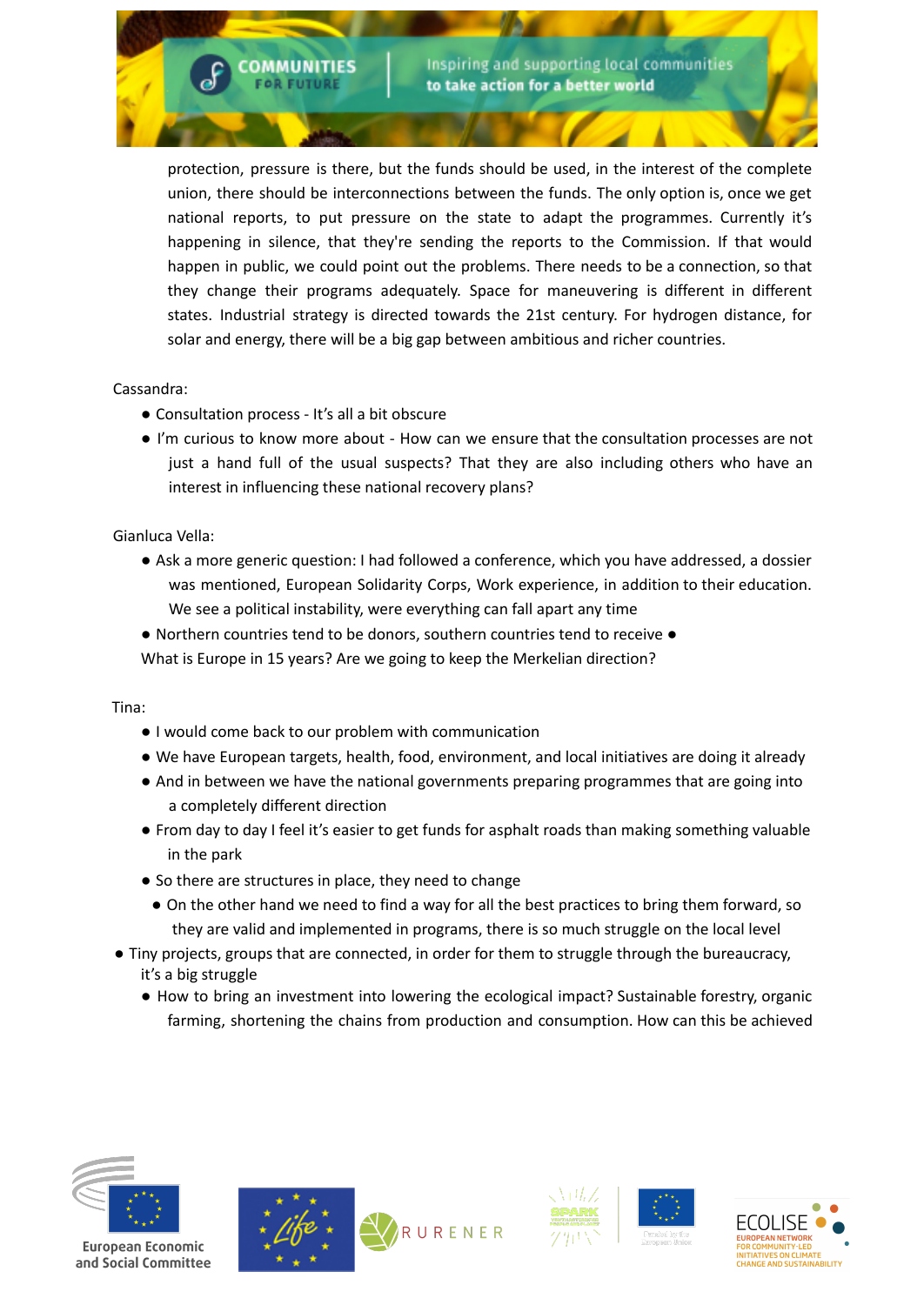on the local level? How to ensure that the EU is setting these goals? But then there is a blockage, I think often. I remember a mayor, he didn't know what to do. He just built a bridge, because he didn't know what to do. So how can we actually implement the ideas that are really constructed? Germans will do solar-energy etc. We have our qualities, our forests, great opportunities for nature. Along with ecological and organic farming. Farming with Northern Europe

Irena:

● Answer to the 1st Question on the Consultation Process:

**COMMUNITIES FOR FUTURE** 

○ I don't know if you meant the consultations in general, or specific ones, but there is a problem, people feel like they don't have a say

○ I can speak from my experience and I really try my best to listen and consulate ○ We have a lot of untransparent processes, not only for the people but also for us as MEPs, for example within the EU Commission, we don't get all the information that we should get. But unfortunately I can't do magic to change that

 $\circ$  We have the Conference on the Future of Europe and we should use this opportunity

- Main thing missing is people on the ground
- 2nd Question: Europe in 15 years?
	- Optimistic at this moment, I criticize a lot, the parliament and Council etc. I still think that the EU as such is the best solution that we have as Europe
	- If we lose that, it's just going to be worse
	- $\circ$  A lot needs to be solved, in 15 years I hope that things won't get worse but only better
	- Before, when I was talking about, later on it did, I hope that we learned from this crisis
	- $\circ$  That people will be more, participate more also through the elections, so the dangerous populists don't have a say anymore. We still have European Trumps, we have to do our best to show to the people that we can get rid of them
	- That's probably going to happen in the generations exchange, I believe in the Young people more than the older generations
	- I completely agree, communication is actually the biggest problem, it was an issue also in the previous government, there was struggle in previous governments. I miss everything you mentioned as a politician. Even if I ask questions, it doesn't help. I agree: roads really shouldn't be priorities. There is a problem on the local level, the mayors: Mayor's promise roads, and people usually think - Yes, that's enough. I



and Social Committee